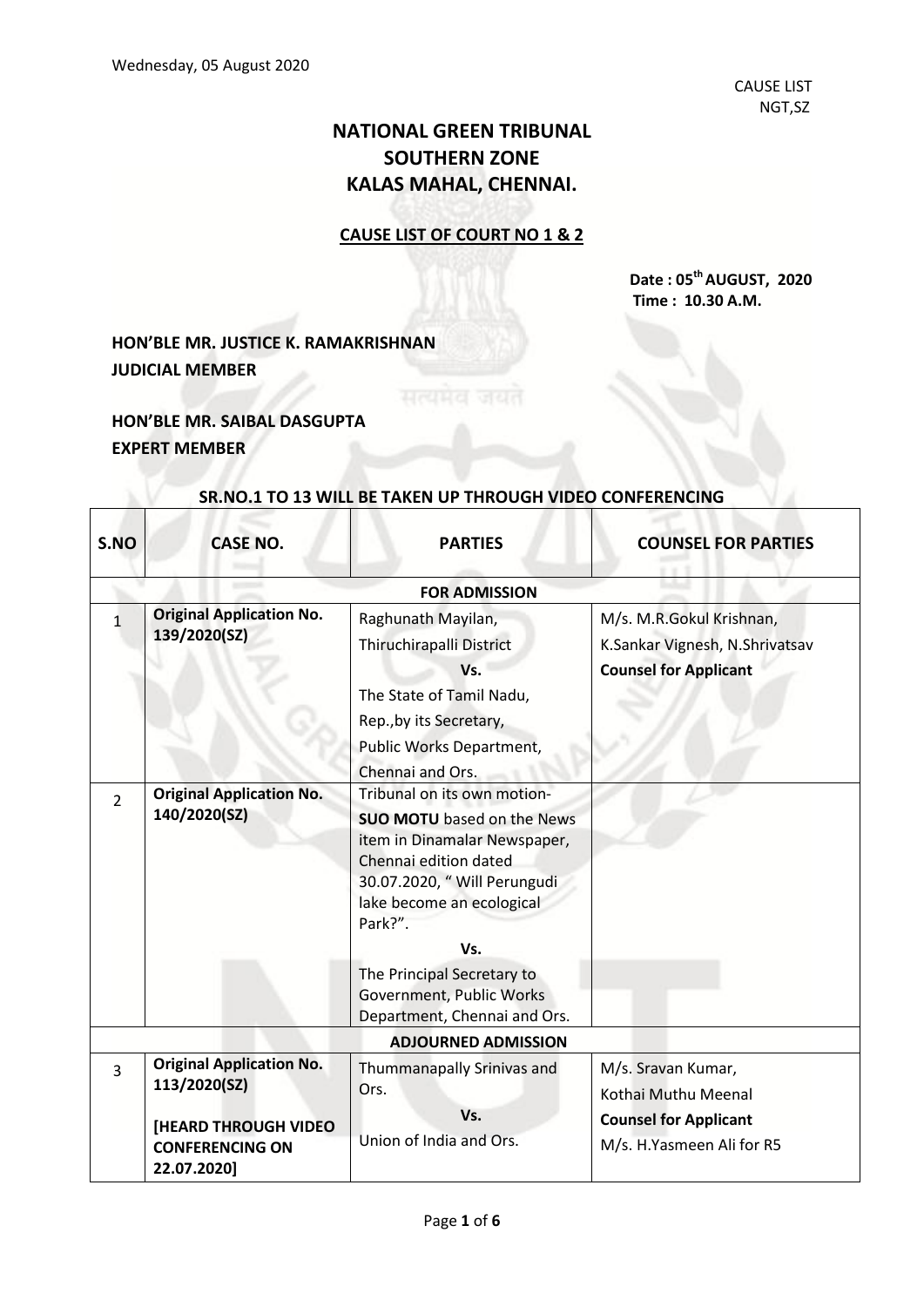| <b>FOR COMPLETION OF PLEADINGS</b> |                                                                                                                       |                                                                                                                                                                                                                                                                                                                                                    |                                                                                                                                                                                                                  |  |
|------------------------------------|-----------------------------------------------------------------------------------------------------------------------|----------------------------------------------------------------------------------------------------------------------------------------------------------------------------------------------------------------------------------------------------------------------------------------------------------------------------------------------------|------------------------------------------------------------------------------------------------------------------------------------------------------------------------------------------------------------------|--|
| 4                                  | <b>Original Application No.</b>                                                                                       | Tribunal on its own motion-                                                                                                                                                                                                                                                                                                                        |                                                                                                                                                                                                                  |  |
|                                    | 70/2020(SZ)<br><b>[HEARD THROUGH VIDEO</b><br><b>CONFERENCING ON</b><br>19.05.2020]                                   | <b>SUO MOTU</b> based on the News<br>item in The New Indian Express,<br>Chennai edition dated<br>16.05.2020, "Ammonia leak<br>from Madras Fertilizers Limited<br>worries residents in Chennai's<br>Manali".<br>Vs.<br>Union of India,<br>Rep by its Secretary,<br>Ministry of Environment and<br>Forests and Climate Change,<br>New Delhi and Ors. | <b>[FOR RETURN OF NOTICE AND FOR</b><br><b>CONSIDERATION OF REPORT AND</b><br><b>FILING RESPONSE]</b>                                                                                                            |  |
|                                    |                                                                                                                       | <b>FOR REPORT</b>                                                                                                                                                                                                                                                                                                                                  |                                                                                                                                                                                                                  |  |
| 5                                  | <b>Original Application No.</b>                                                                                       | Chaitanya Sravanthi                                                                                                                                                                                                                                                                                                                                | M/s. SuhrithParthasarathy                                                                                                                                                                                        |  |
|                                    | 68/2015(SZ)                                                                                                           | Vs.                                                                                                                                                                                                                                                                                                                                                | <b>Counsel for Applicant</b>                                                                                                                                                                                     |  |
|                                    | [ADJOURNED THROUGH                                                                                                    | The APPCB, Hyderabad and Ors.                                                                                                                                                                                                                                                                                                                      | M/s. Madhuri Donti Reddy                                                                                                                                                                                         |  |
|                                    | <b>VIDEO CONFERENCING ON</b><br>14.07.2020]                                                                           |                                                                                                                                                                                                                                                                                                                                                    | for R1 & R2<br>M/s P. Wilson Associates for R3                                                                                                                                                                   |  |
|                                    |                                                                                                                       |                                                                                                                                                                                                                                                                                                                                                    | [FOR COMPLIANCE REPORT]                                                                                                                                                                                          |  |
| 6                                  | <b>Original Application No.</b><br>162/2016 (SZ)<br>[ADJOURNED THROUGH<br><b>VIDEO CONFERENCING ON</b><br>14.07.2020] | K.Nagappa<br>Vs.<br>Union of India and ors                                                                                                                                                                                                                                                                                                         | M/s. V.Raghavachari<br><b>Counsel for Applicant</b><br>M/s. M.Sumathi for R1 & R2<br>M/s. S.N. Parthasarathy<br>for R3, R4, R6 & R7<br>M/s. Abdul Saleem for R5<br>M/s. G.Jeremiah for R8<br>[FOR FILING REPORT] |  |
| <b>FOR HEARING</b>                 |                                                                                                                       |                                                                                                                                                                                                                                                                                                                                                    |                                                                                                                                                                                                                  |  |
| $\overline{7}$                     | <b>Original ApplicationNo.</b><br>96/2016(SZ)                                                                         | Francis,<br>Kanyakumari District                                                                                                                                                                                                                                                                                                                   | M/s. M.P Hariprasad<br><b>Counsel for Applicant</b>                                                                                                                                                              |  |
|                                    | [HEARD THROUGH VIDEO<br><b>CONFERENCING ON</b><br>08.05.2020]                                                         | Vs.<br>The District Collector<br>Kanyakumari District,<br>Nagercoil and ors.                                                                                                                                                                                                                                                                       | M/s. M.ManiGopi for R1<br>M/s. C. Kasirajan for R2<br>M/s. R. Saravanakumar<br>for R3, R4, R5, R6<br>Mr. S.ParameshWarannair                                                                                     |  |
|                                    | <b>WITH</b>                                                                                                           |                                                                                                                                                                                                                                                                                                                                                    | for R7, R8<br>[FOR FILING REPORT AND<br><b>FURTHER HEARING]</b>                                                                                                                                                  |  |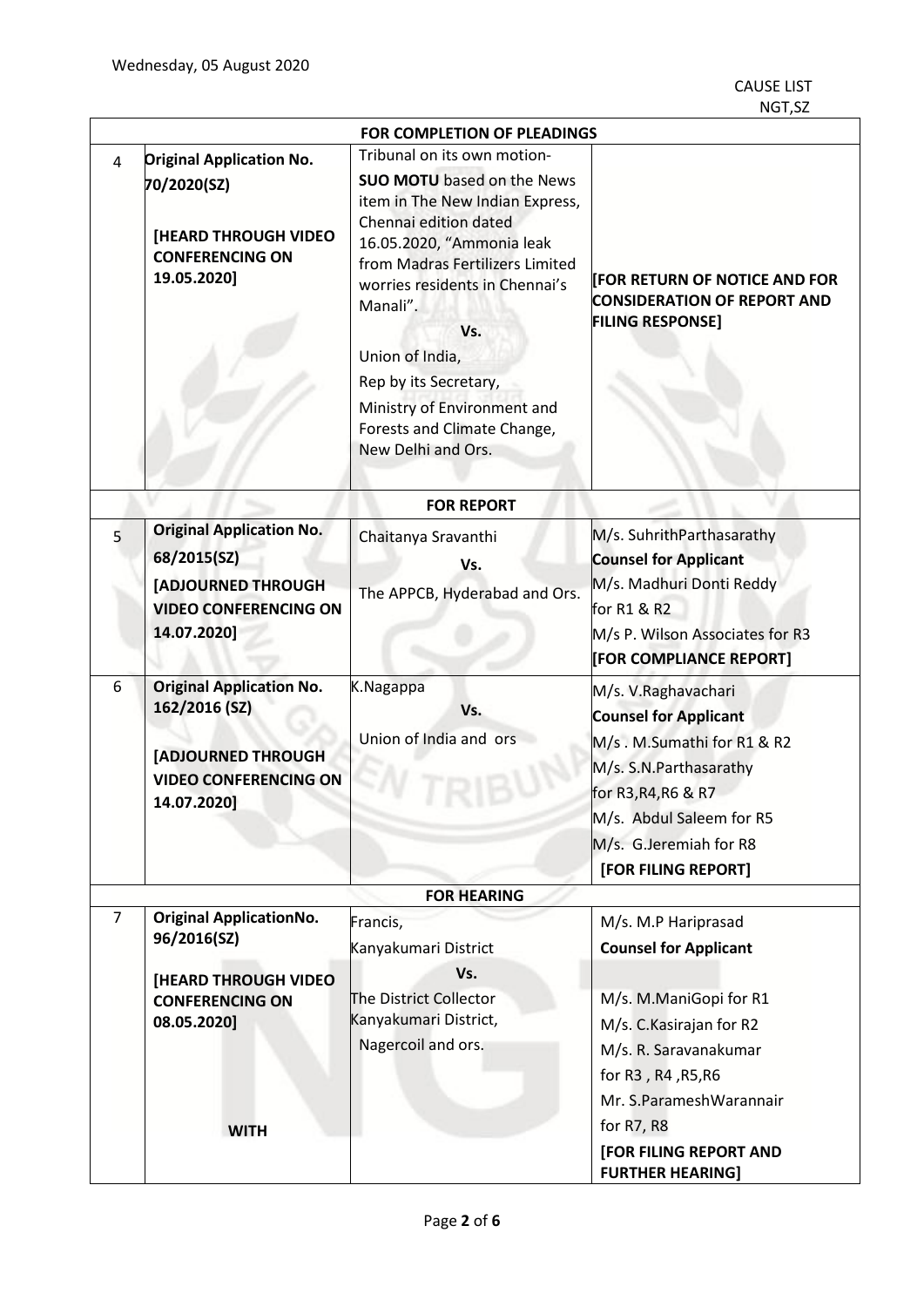CAUSE LIST NGT,SZ

| 8  | <b>Original Application No.</b>                                                                              | Vikraman                                                                                                           | M/s. M.P. Hariprasad                                                                                                                         |
|----|--------------------------------------------------------------------------------------------------------------|--------------------------------------------------------------------------------------------------------------------|----------------------------------------------------------------------------------------------------------------------------------------------|
|    | 88/2017(SZ)                                                                                                  | Kanyakumari District                                                                                               | <b>Counsel for Applicant</b>                                                                                                                 |
|    | <b>[HEARD THROUGH VIDEO</b><br><b>CONFERENCING ON</b><br>08.05.2020]                                         | Vs.<br>The Member Secretary,<br><b>State Level Environment</b><br>Impact Assessment Authority,<br>Chennai and Ors. | M/s.Saraswathy for R1<br>M/s. M.ManiGopifor R2<br>M/s. R.Saravanakumarfor R4<br><b>[FOR FILING REPORT</b><br><b>AND FURTHER HEARING]</b>     |
| 9  | Appeal.No.14/2019(SZ)                                                                                        | Kaiga Anuvidyut Sthawarad                                                                                          | M/s.Javedur Rahman                                                                                                                           |
|    | &<br>I.A.No.19/2020(SZ)<br>(For Stay)<br><b>HEARD THROUGH VIDEO</b><br><b>CONFERENCING ON</b><br>17.06.2020] | and Ors.<br>$\mathsf{V}$ s.<br>Nuclear Power Corporation of<br>India Ltd(NPCIL) and Ors.                           | <b>Counsel for Appellent</b><br>M/s. Ramasubramaniam Associates<br>for R1<br>M/s. Me.Saraswathy for R2<br><b>FOR COMPLETION OF PLEADINGS</b> |
|    | <b>Appeal No.91/2017(SZ)</b>                                                                                 |                                                                                                                    | <b>AND HEARING]</b><br>M/s. Naidu Associates,                                                                                                |
| 10 | <b>[HEARD THROUGH VIDEO</b><br><b>CONFERENCING ON</b><br>06.06.2020,22.07.2020]                              | SubramanyeswaraSwamy<br>Vs.<br>The State of Andhra Pradesh<br>and Ors.                                             | P.Venkaiah Naidu<br><b>Counsel for Appellant</b><br>M/s. MadhuriDonti Reddy<br>for R1 to R5<br>[HEARING]                                     |
| 11 | <b>Original Application No.</b>                                                                              | M/s.Tappal Flour Mill                                                                                              | M/s. P. Venkaiah Naidu                                                                                                                       |
|    | 176/2017(SZ)<br><b>[HEARD THROUGH VIDEO</b><br><b>CONFERENCING ON</b><br>05.06.2020,22.07.2020]              | Vs.<br>State of Andhra Pradesh,<br><b>Guntur District and Ors.</b>                                                 | <b>Syed Sadiq&amp; Associates</b><br><b>Counsel for Applicant</b><br>M/s. MadhuriDonti Reddy<br>for R1 to R5<br>[HEARING]                    |
| 12 | <b>Original Application No.</b>                                                                              |                                                                                                                    | M/s.Coastal Waste Management   M/s. P.Venkaiah Naidu Associates                                                                              |
|    | 218/2017 (SZ)<br><b>[HEARD THROUGH VIDEO]</b><br><b>CONFERENCING ON</b><br>15.06.2020]<br><b>WITH</b>        | Project<br>Vs.<br>State of Andhra Pradesh and Ors.                                                                 | <b>Counsel for Applicant</b><br>M/s. Madhuri Donti Reddy<br>for R1 to R4<br>M/s. V.B.Subramanyam for R5<br>[HEARING]                         |
| 13 | <b>Appeal No.90/2017(SZ)</b>                                                                                 | M/s.Coastal Waste Management                                                                                       | M/s. P. Venkaiah Naidu Associates                                                                                                            |
|    | <b>[HEARD THROUGH VIDEO</b><br><b>CONFERENCING ON</b><br>15.06.2020]                                         | Project<br>Vs.<br>State of Andhra Pradesh and<br>Ors.                                                              | <b>Counsel for Appellant</b><br>M/s. Madhuri Donti Reddy for R1<br>M/s. V.B.Subramanyam for R5<br>[HEARING]                                  |
|    |                                                                                                              | SR.NO 14 TO 39 WILL BE TAKEN UP ON 18.08.2020 THROUGH VIDEO CONFERENCING                                           |                                                                                                                                              |
| 14 | <b>Original Application No.</b>                                                                              | Dr.P.S.Vetriselvam,                                                                                                | M/s.M.Vaidyanathan                                                                                                                           |
|    | 181/2015(SZ)                                                                                                 | Vs.                                                                                                                | <b>Counsel for Applicant</b>                                                                                                                 |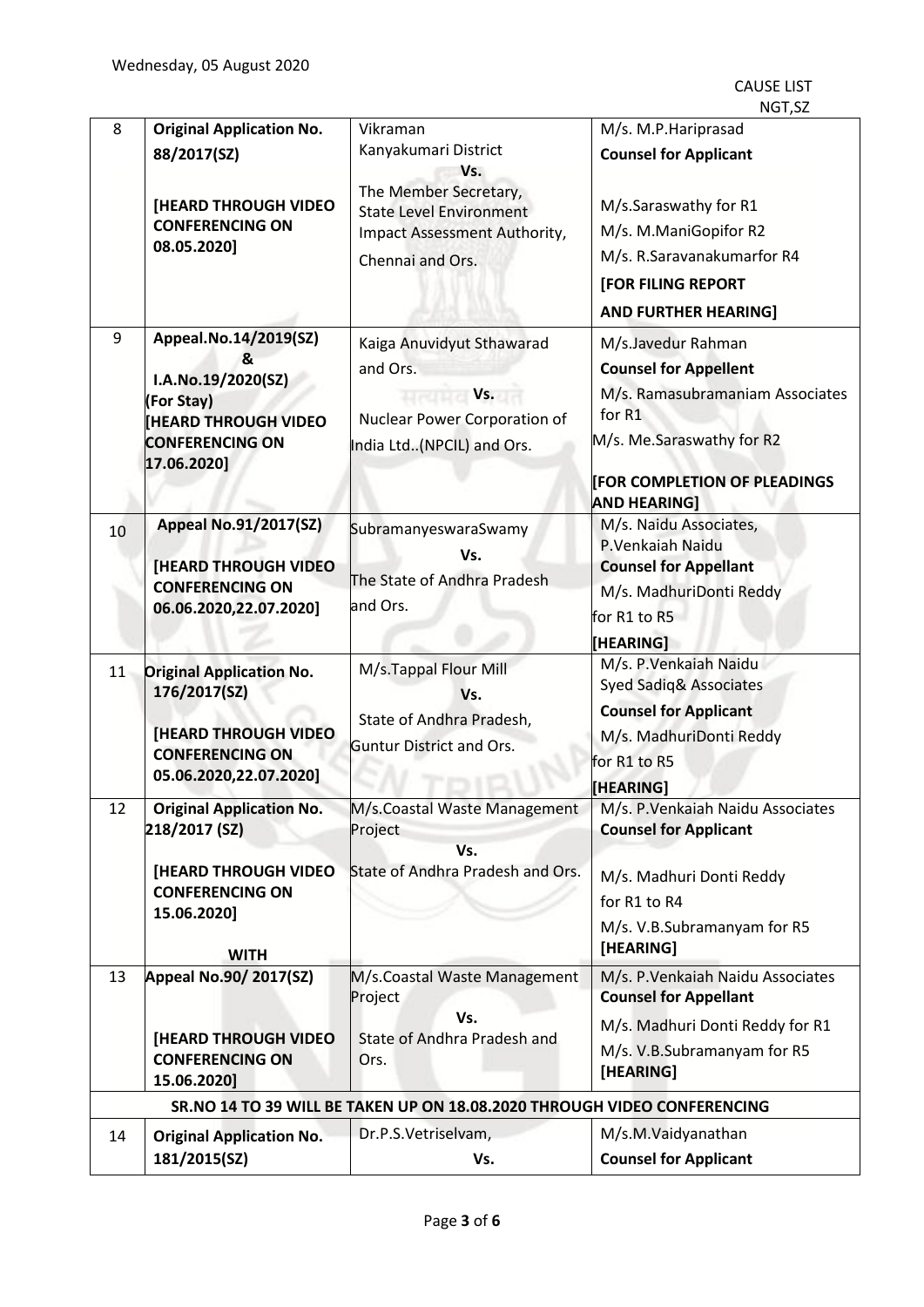|    |                                 |                        | <i>אכ</i> , ו טעו            |
|----|---------------------------------|------------------------|------------------------------|
|    | <b>[HEARD THROUGH VIDEO</b>     | The Govt.of Tamil Nadu | M/s. Mani Gopi               |
|    | <b>CONFERENCING ON</b>          | Chennai and Ors.       | for R1 to R6                 |
|    | 15.06.2020,13.07.2020]          |                        |                              |
|    | <b>WITH</b>                     |                        |                              |
| 15 | <b>Original Application No.</b> | V.Kalaiselvan,         | M/s. M.Vaidyanathan          |
|    | 13/2016(SZ)                     | Vs.                    | <b>Counsel for Applicant</b> |
|    | <b>WITH</b>                     | The Govt.of Tamil Nadu | M/s. Mani Gopi               |
|    |                                 | Chennai and Ors.       | for R1 to R6                 |
| 16 | <b>Original Application No.</b> | V.DuraiSamy,           | M/s. M.Vaidyanathan          |
|    | 15/2016(SZ)                     | Vs.                    | <b>Counsel for Applicant</b> |
|    |                                 | The Govt.of Tamil Nadu | M/s. Mani Gopi               |
|    | <b>WITH</b>                     | Chennai and Ors.       | for R1 to R6                 |
|    |                                 |                        |                              |
| 17 | <b>Original Application No.</b> | Ramkumar,              | M/s. M.Vaidyanathan          |
|    | 17/2016(SZ)                     | Vs.                    | <b>Counsel for Applicant</b> |
|    |                                 |                        |                              |
|    | <b>WITH</b>                     | The Govt.of Tamil Nadu | M/s. Mani Gopi               |
|    |                                 | Chennai and Ors.       | for R1 to R6                 |
| 18 | <b>Original Application No.</b> | A.Selvaraj, Valappadi  | M/s. M. Vaidyanathan         |
|    | 37/2016(SZ)                     | Vs.                    | <b>Counsel for Applicant</b> |
|    | <b>WITH</b>                     | The Govt.of Tamil Nadu | M/s. Mani Gopi for R1 to R6  |
|    |                                 | Chennai and Ors.       |                              |
| 19 | <b>Original Application No.</b> | S.Jayapal              | M/s. M. Vaidyanathan         |
|    | 38/2016(SZ)                     | Vs.                    | <b>Counsel for Applicant</b> |
|    | <b>WITH</b>                     | The Govt.of Tamil Nadu | M/s. Mani Gopifor R1 to R6   |
|    |                                 | Chennai and Ors.       |                              |
| 20 | <b>Original Application No.</b> | K.Sudhakar,            | M/s. M. Vaidyanathan         |
|    | 39/2016(SZ)                     |                        | <b>Counsel for Applicant</b> |
|    |                                 | The Govt.of Tamil Nadu | M/s. Mani Gopi               |
|    | <b>WITH</b>                     | Chennai and Ors.       | for R1 to R6                 |
|    |                                 |                        |                              |
| 21 | <b>Original Application No.</b> | S.Selvakumar,          | M/s. M. Vaidyanathan         |
|    | 40/2016(SZ)                     | Vs.                    | <b>Counsel for Applicant</b> |
|    |                                 | The Govt.of Tamil Nadu | M/s. Mani Gopi               |
|    | <b>WITH</b>                     | Chennai and Ors.       | for R1 to R6                 |
| 22 | <b>Original Application No.</b> | M.Palanisamy           | M/s. M. Vaidyanathan         |
|    | 41/2016(SZ)                     | Vs.                    | <b>Counsel for Applicant</b> |
|    |                                 | The Govt.of Tamil Nadu | M/s. Mani Gopi               |
|    | <b>WITH</b>                     | Chennai and Ors.       | for R1 to R6                 |
| 23 | <b>Original Application No.</b> | C.Marimuthu            | M/s. M. Vaidyanathan         |
|    | 42/2016(SZ)                     | Vs.                    | <b>Counsel for Applicant</b> |
|    |                                 | The Govt.of Tamil Nadu | M/s. Mani Gopi               |
|    |                                 |                        |                              |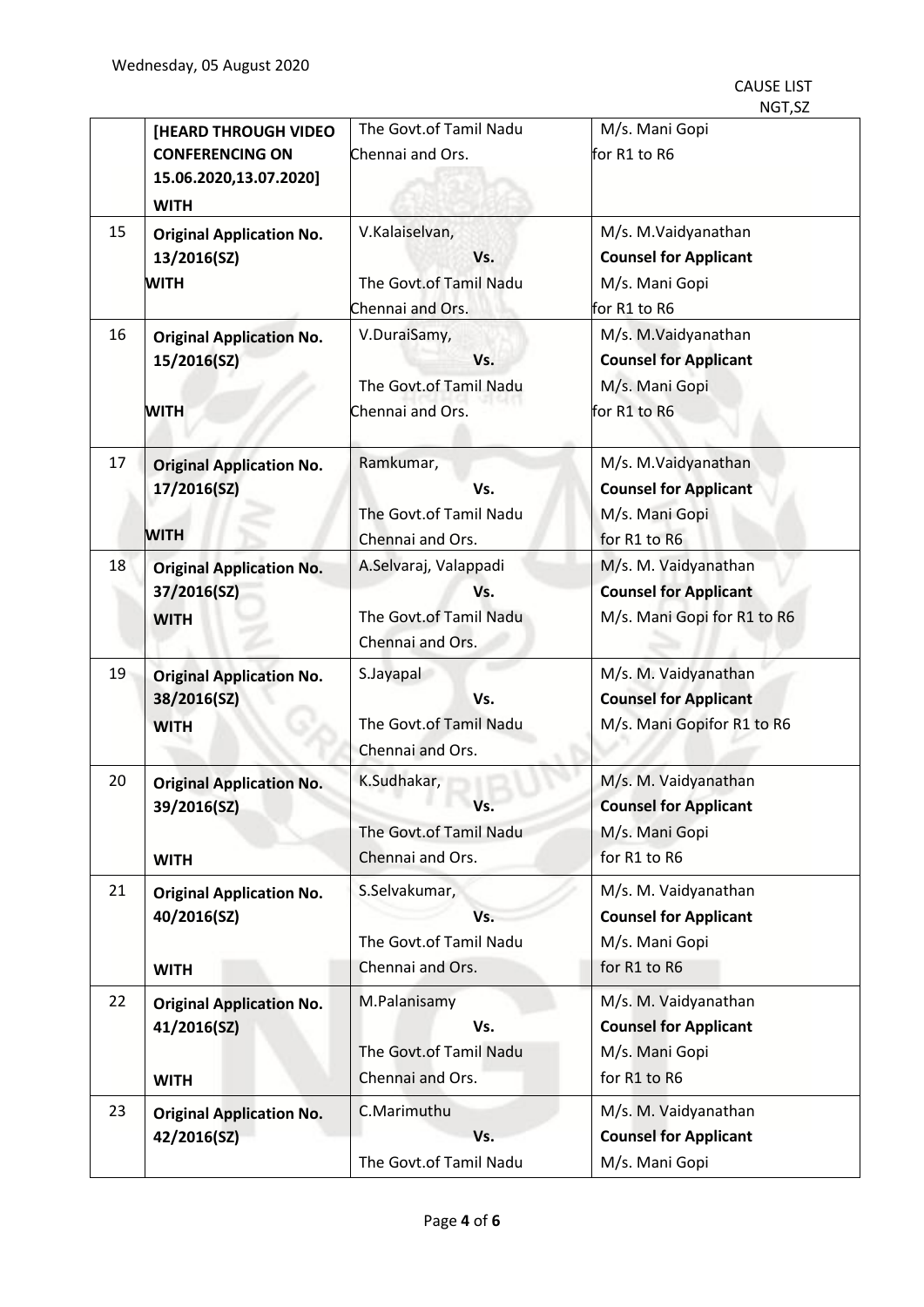CAUSE LIST NGT,SZ

|    | <b>WITH</b>                                                   | Chennai and Ors.                                                            | for R1 to R6                                                                            |
|----|---------------------------------------------------------------|-----------------------------------------------------------------------------|-----------------------------------------------------------------------------------------|
| 24 | <b>Original Application No.</b><br>43/2016(SZ)<br><b>WITH</b> | A.Rajendran,<br>Vs.<br>The Govt.of Tamil Nadu<br>Chennai and Ors.           | M/s. M. Vaidyanathan<br><b>Counsel for Applicant</b><br>M/s. Mani Gopi<br>for R1 to R6  |
| 25 | <b>Original Application No.</b><br>44/2016(SZ)<br><b>WITH</b> | R.Anandhan<br>Vs.<br>The Govt.of Tamil Nadu<br>Chennai and Ors.             | M/s. M. Vaidyanathan<br><b>Counsel for Applicant</b><br>M/s. Mani Gopi<br>for R1 to R6  |
| 26 | <b>Original Application No.</b><br>45/2016(SZ)<br><b>WITH</b> | A.Ravanan<br>Vs.<br>The Govt.of Tamil Nadu<br>Chennai and Ors.              | M/s. M. Vaidyanathan<br><b>Counsel for Applicant</b><br>M/s. Mani Gopi<br>for R1 to R6  |
| 27 | <b>Original Application No.</b><br>46/2016(SZ)<br><b>WITH</b> | P.Thirugnana<br>Vs.<br>The Govt.of Tamil Nadu<br>Chennai and Ors.           | M/s. M. Vaidyanathan<br><b>Counsel for Applicant</b><br>M/s. Mani Gopi<br>for R1 to R6  |
| 28 | <b>Original Application No.</b><br>57/2016(SZ)<br><b>WITH</b> | Mr. R.P Ramakrishnan<br>Vs.<br>The Govt.of Tamil Nadu<br>Chennai and Ors.   | M/s. M.Vaidyanathan<br><b>Counsel for Applicant</b><br>M/s. Mani Gopi<br>for R1 to R6   |
| 29 | <b>Original Application No.</b><br>58/2016(SZ)<br><b>WITH</b> | Mr. V.Godhanda Raman<br>Vs.<br>The Govt.of Tamil Nadu<br>Chennai and Ors.   | M/s. M.Vaidyanathan<br><b>Counsel for Applicant</b><br>M/s. Mani Gopi<br>for R1 to R6   |
| 30 | <b>Original Application No.</b><br>59/2016(SZ)<br><b>WITH</b> | Mr. A.KasiVishwanathan<br>Vs.<br>The Govt.of Tamil Nadu<br>Chennai and Ors. | M/s. M.Vaidyanathan<br><b>Counsel for Applicant</b><br>M/s. Mani Gopi<br>for R1 to R6   |
| 31 | <b>Original Application No.</b><br>60/2016(SZ)<br><b>WITH</b> | Mr. P.Muthukrishnan<br>Vs.<br>The Govt.of Tamil Nadu<br>Chennai and Ors     | M/s. M.Vaidyanathan<br><b>Counsel for Applicant</b><br>M/s. Mani Gopi<br>for R1 to R6   |
| 32 | <b>Original Application No.</b><br>89/2016(SZ)<br><b>WITH</b> | K.Dhanasekar,<br>Vs.<br>The Govt.of Tamil Nadu<br>Chennai and Ors           | M/s. M. Vaidyanathan,<br><b>Counsel for Applicant</b><br>M/s. Mani Gopi<br>for R1 to R6 |
| 33 | <b>Original Application No.</b><br>90/2016(SZ)                | S.Muniraj<br>Vs.                                                            | M/s. M. Vaidyanathan,<br><b>Counsel for Applicant</b>                                   |